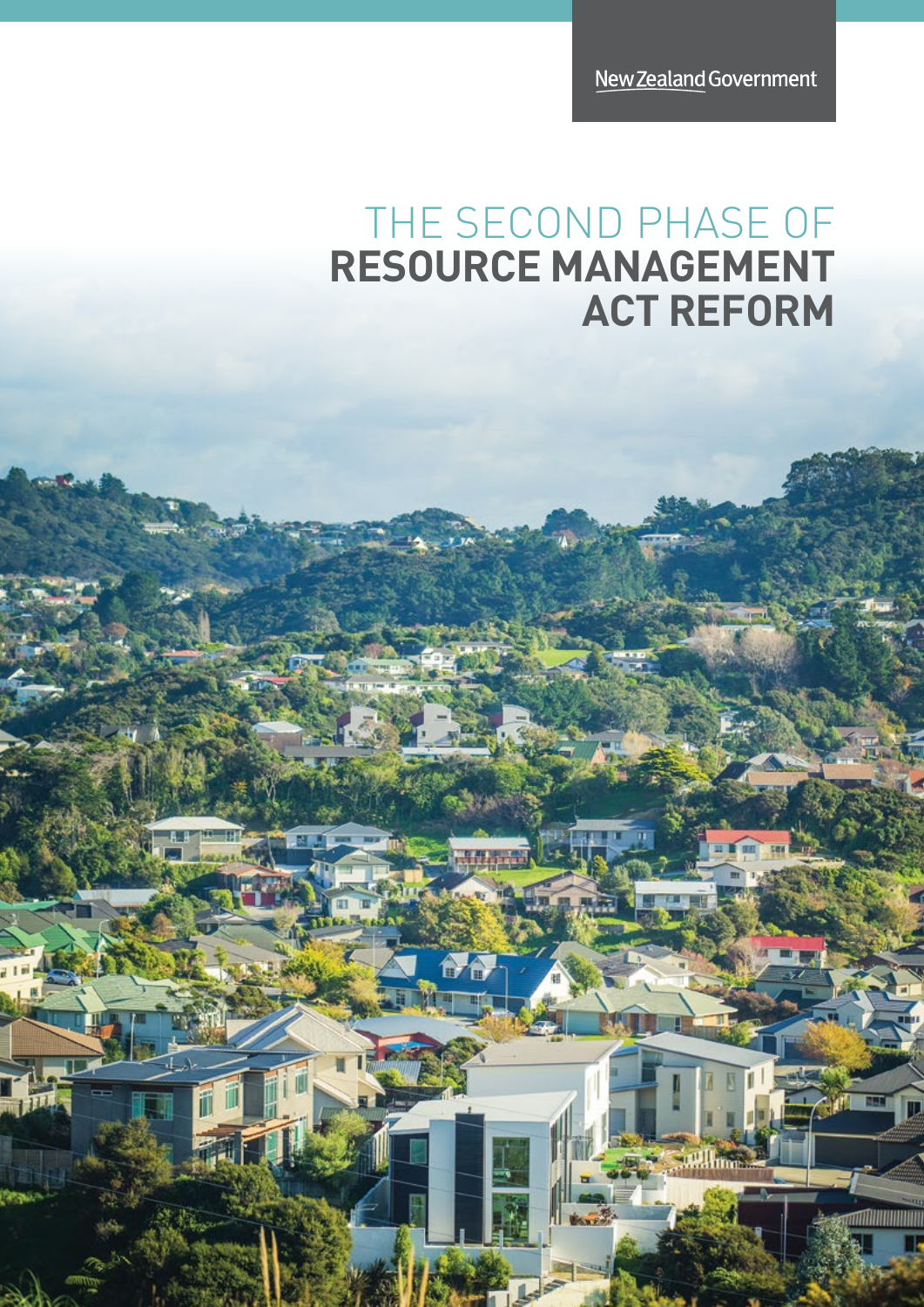

the Environment's website: [www.mfe.govt.nz](file:///C:\Users\stirlingl\AppData\Local\Microsoft\Windows\Temporary Internet Files\Content.Outlook\Q03AML9A\www.mfe.govt.nz).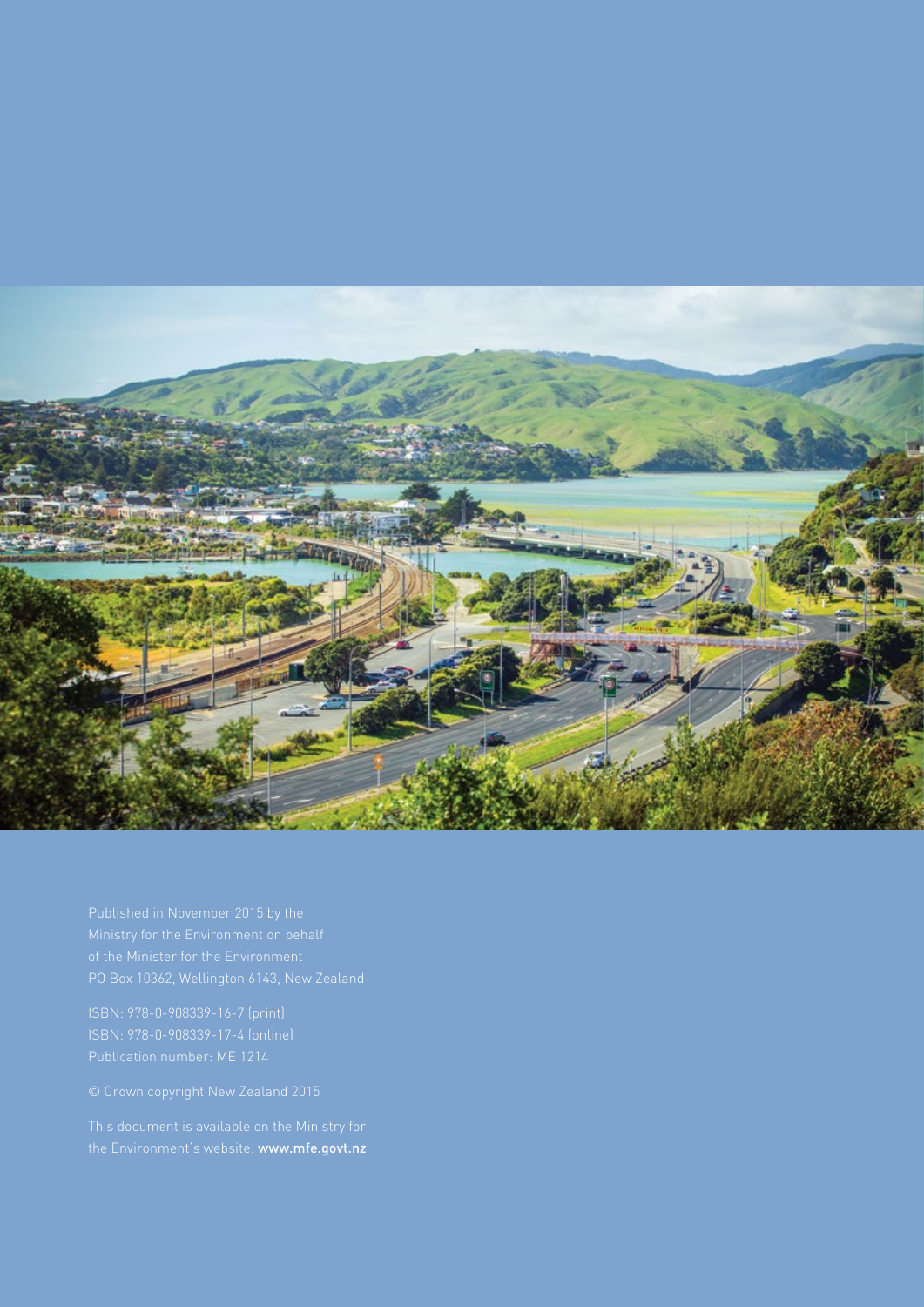#### Minister's message



The Resource Management Act 1991 (RMA) is New Zealand's primary environmental statute, covering environmental protection, natural resource management, and our urban planning regime. Reports from the OECD, Local Government New Zealand, the Rules Reduction Taskforce, and the Productivity Commission all highlight significant problems with cumbersome planning processes and the time and cost of consenting. The previous and current government has had to repeatedly pass special legislation to bypass the Act to effectively address major resource issues as diverse as Waitaki water allocation to the challenges of Auckland housing. It's time we fixed the principal Act.

The Government set about a two-phase reform programme in 2008. The first phase set up the Environmental Protection Authority, banned trade competitors from using the RMA to delay developments, tightened enforcement, and penalised councils for late consent processing.

The introduction of the Resource Legislation Amendment Bill represents the second phase of the Government's resource management reform programme and comprises about 40 individual proposals aimed at delivering substantive improvements to the RMA.

A key feature of this set of reforms is stronger national direction. Managing natural hazards like earthquakes is added as a matter of national importance. We are stepping up our programme of national policy statements, national environmental standards, and national guidance to get better environmental results at less cost. The Bill includes provisions that will require councils to use standard planning templates. It does not make sense for a small country of four and a half million people to have each council reinvent the wheel. For example, we have over 50 different definitions of how to measure the height of a building. The Bill enables national regulations for fencing to keep stock out of water bodies. It will also contain a

power to enable constraints to be placed on councils' telling homeowners things like which way they must face their living areas or over-riding the Building Act on insulation requirements.

The Bill provides for better plan making. The current Act provides for only one way to write a plan, which up to now has taken an average of six years. This process is improved but we are also providing alternative ways. First, we are introducing a collaborative planning approach based on the work of the Land and Water Forum where different interests are encouraged to work together to find resource planning solutions. A second alternative is a streamlined planning process where the council and the Government agree on a specially tailored approach to specific local conditions.

The Bill addresses frustrations over minor consents costing too much and taking too much time. Councils will have discretion not to require consents for minor issues. A new 10 day, fast-track consent will be available for simple issues. The Bill narrows parties who must be consulted to those directly affected, meaning a homeowner extending a deck only has to consult the adjacent neighbour. Councils will be required to have fixed fees so homeowners will not be subject to ever-expanding bills.

*Continued on next page*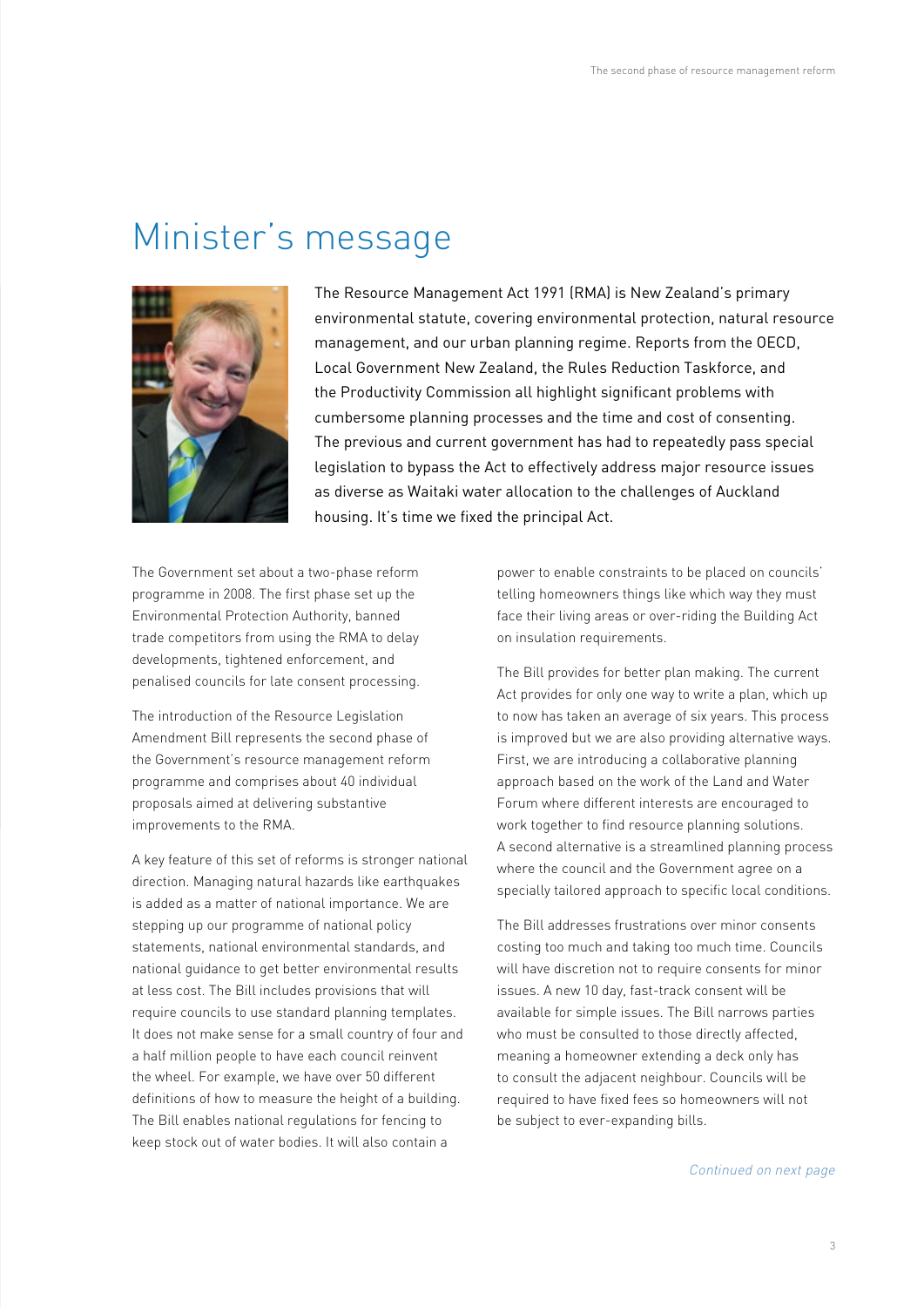The Bill puts new requirements on councils to ensure sufficient residential and business development capacity to meet long-term demand, changes the presumption in favour of land being available for subdivision, and limits appeals on residential resource consents on land already zoned for housing.

Some activities under the RMA also require permissions under other Acts. Getting multiple approvals can be time consuming and complex, and sometimes applicants have to provide the same information several times to different decision makers for the same activity. The Bill addresses duplication between the RMA and the hazardous substances management regime and other Acts.

Thousands of consents will no longer be required for activities that are already properly regulated by other Acts.

The Bill will facilitate urban redevelopment by enabling integrated consultation and decisions on reserve exchanges under the Reserves Act and consents under the RMA. The Bill also provides for only one charging regime for infrastructure by phasing out financial contributions under the RMA and instead using development contributions under the Local Government Act.

The Bill also aligns processing of notified concession applications under the Conservation Act with notified resource consent timeframes, and certain notified discretionary marine consents under the EEZ Act with the board of inquiry process for nationally significant proposals under the RMA. Changes to the Public Works Act will provide easier and fairer compensation for property owners whose land is required for important infrastructure.

The Bill introduces new requirements for councils to make their plans clear and concise, and their processes timely and efficient. It contains measures that encourage early dispute resolution on cases appealed to the Environment Court. It brings the RMA into the digital age by recognising email communication and online filing. It will require council RMA notices to be in plain language, with the detailed information available on publicly accessible websites saving millions in advertising costs.

This Bill is a compromise with the Mäori Party and they have strongly advocated for better processes for iwi to be involved in council plan making. Councils will need to engage with local iwi on how they will involve them in their resource management processes. The objective is to ensure iwi are consulted on issues that are important to them but are not inundated with minor consents which they are not concerned about.

This Bill forms one part of the Government's programme of improvements to the resource management system. We also have an ambitious programme of national policy statements and environmental standards. We will also be releasing a discussion document in early 2016 on improvements to how we manage fresh water.

We welcome broad input on this Bill and the other changes. Our 'Bluegreen' goal is improved environmental management and a resource management system that supports a strong economy.

flux Simb

Hon Dr Nick Smith *Minister for the Environment*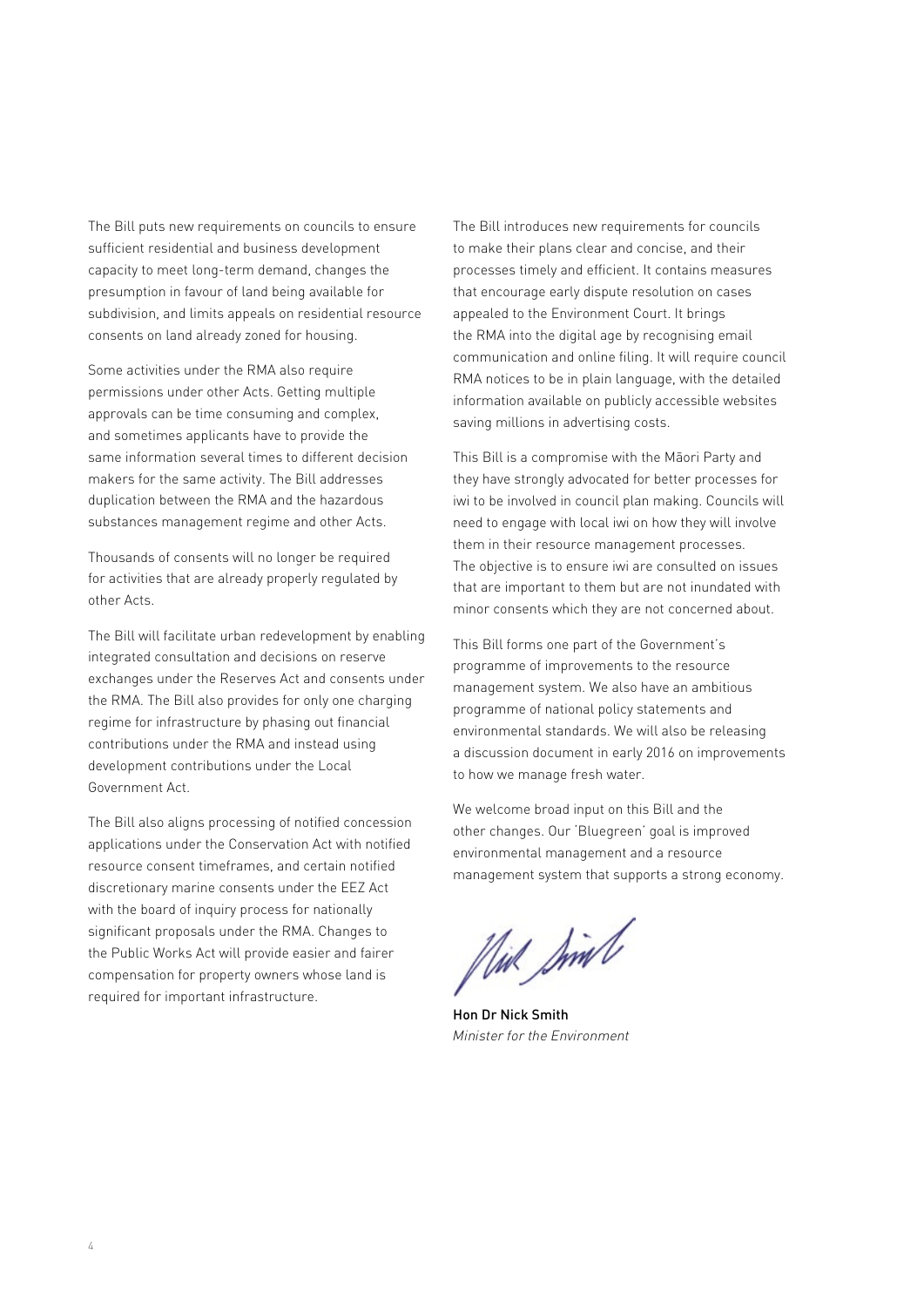#### Improving national consistency and direction

The RMA gives councils the responsibility for developing regional and district plans to manage the environment in their communities. These plans set out what activities people can do, what activities require permission from the council (a resource consent), and how activities should be carried out.

Variation between different council plans across New Zealand can be confusing. For example, there are more than 50 definitions of what is allowed in a commercial area. This makes it hard for people and businesses that operate across several districts to know how the rules work, and costs the consumer time and money.

By allowing a national planning template to be created, the reforms will help consolidate the wide variety of rules across the country. The template will set out the structure, format and some standard content for all plans across New Zealand. This will make it much easier to find relevant provisions in plans, and help reduce variation in the interpretation of similar rules.

Councils will still have a choice in how to apply the template in different areas. The template could provide councils with some standardised options for residential areas to choose from, rather than having hundreds of different rules created from scratch across the country.

While resource management legislation is largely implemented by local government, central government can provide national direction. Specific tools to provide national direction include national policy statements, national environmental standards, and regulations. The reforms will strengthen and broaden the powers of national policy statements and national environmental standards and reduce the time it takes to make them.

#### Natural hazards



New Zealand is one of the most natural hazard-prone countries in the world, at risk from earthquakes and liquefaction, floods, landslides, and volcanoes. Over the past few years, we have seen many examples of the huge impact these hazard events can have on New Zealanders' lives and livelihoods. We also need to manage new risks like sea level rise from climate change.

Following recommendations from the Canterbury Earthquake Royal Commission, the RMA reforms will emphasise the consideration of significant risks from natural hazards in resource management planning and decision-making.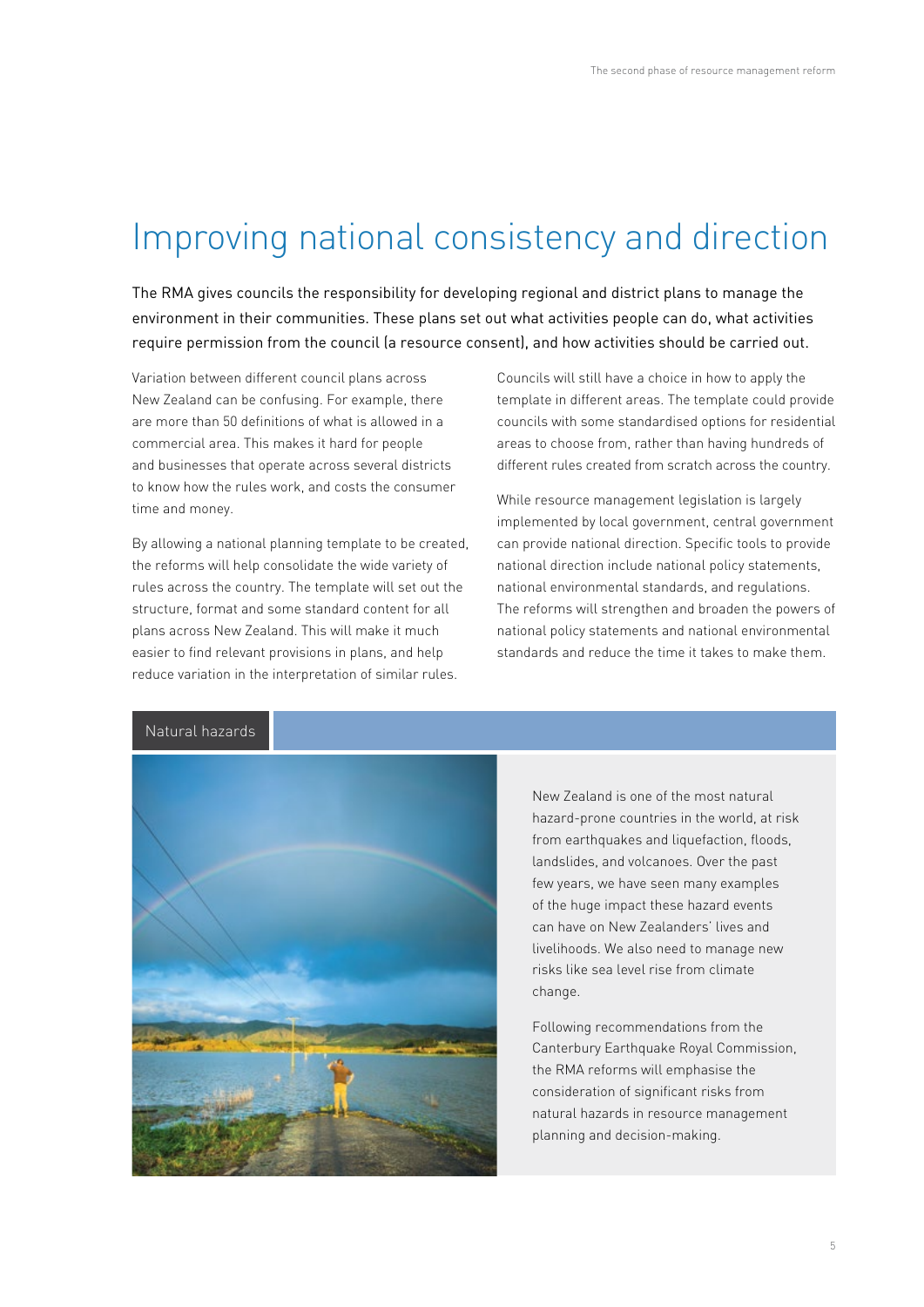

## Creating a responsive planning process

The RMA is only as good as the plans under it and the process for producing plans has proved to be too bureaucratic.

Currently the RMA only allows councils one process for developing plans, whatever the circumstances. This 'one size fits all' approach is too slow and gives little flexibility. The time taken to develop plans, sometimes over 10 years, means they are not able to be responsive to emerging issues. The reforms will improve the plan-making process and provide new ways of producing quality plans, by introducing two new plan-making options – the streamlined planning process and the collaborative planning process.

*"Plans are irrelevant if they are not timely. Our planning processes can't keep up with the reality of changes in the environment in which they are being placed… Plan agility (or lack of it) is a very serious problem and needs to be fixed."*

− Rules Reduction Taskforce "Loopy Rules Report", 2015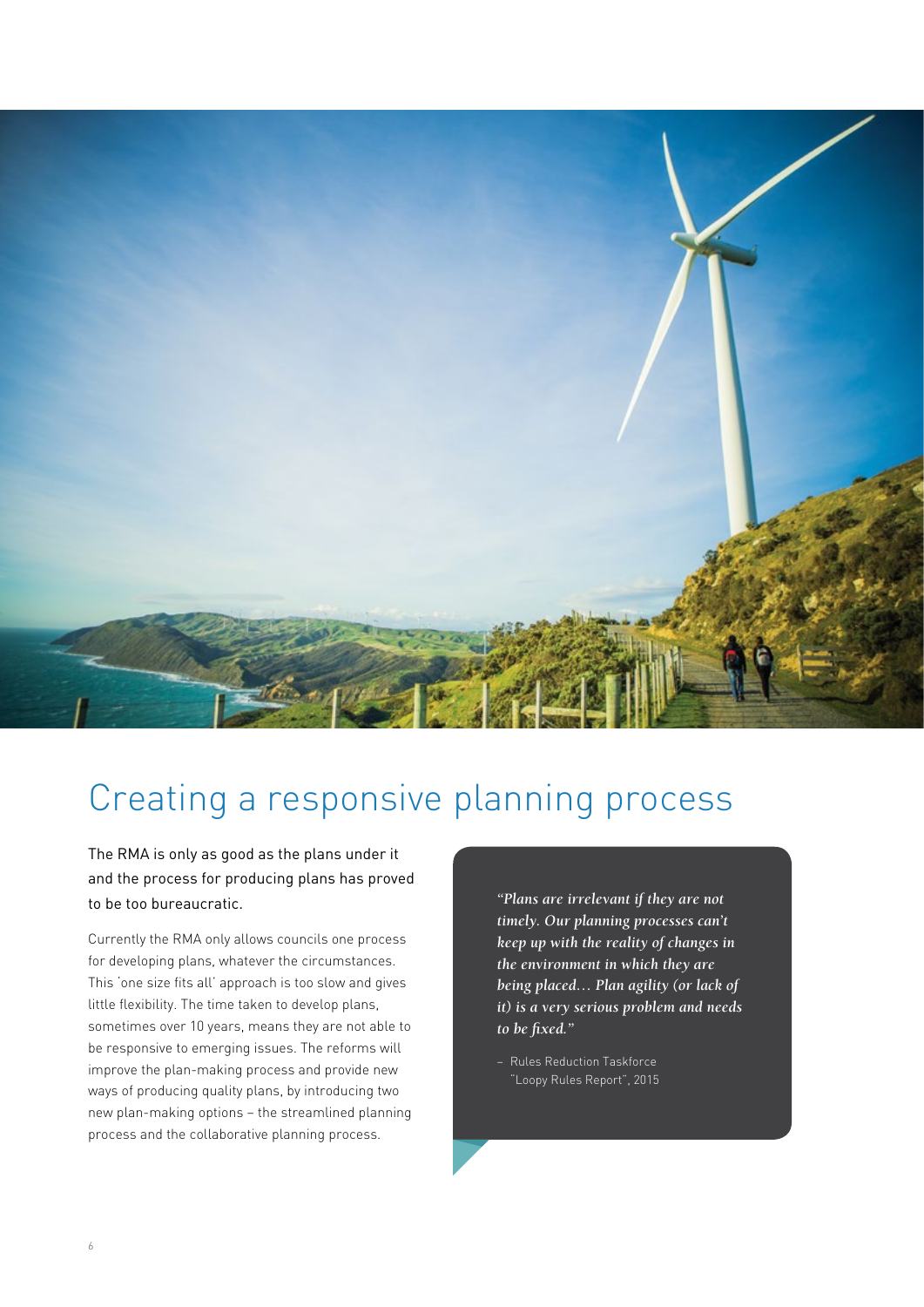A new streamlined planning process will mean councils can formally ask the Minister for the Environment for a plan-making process that suits their local circumstances. In the past, the Government has sometimes had to pass special legislation where the existing planning process would have been too slow, such as in Auckland and Christchurch. The new streamlined process will reduce the need for this kind of *ad hoc* law-making.

The collaborative planning process encourages greater front-end public engagement. It will encourage people with different views to work together to resolve resource management issues, which will reduce litigation costs and lengthy delays. One example where collaboration has worked well is the Land and Water Forum, which brought together people from industry, NGOs, iwi, and central and local government. Working together, these groups developed recommendations to the Government on how to manage fresh water.

The reforms also seek to place an obligation on councils to engage with iwi through iwi participation arrangements during the early stages of the plan-making processes. This proposal will improve consistency in iwi engagement on plan development.



Streamlined planning process

Current plan-making processes can be cumbersome and expensive. It has taken councils an average of almost two years to make a plan change, and an average of six years to complete a new plan (including deciding any appeals).

For the Auckland Unitary Plan and the Christchurch District Plan review, special legislation had to be put in place to speed up the planning process.

Instead of having to create special legislation when these issues arise, the proposed streamlined planning process will make the plan-making process flexible and fast enough to respond to new or urgent matters.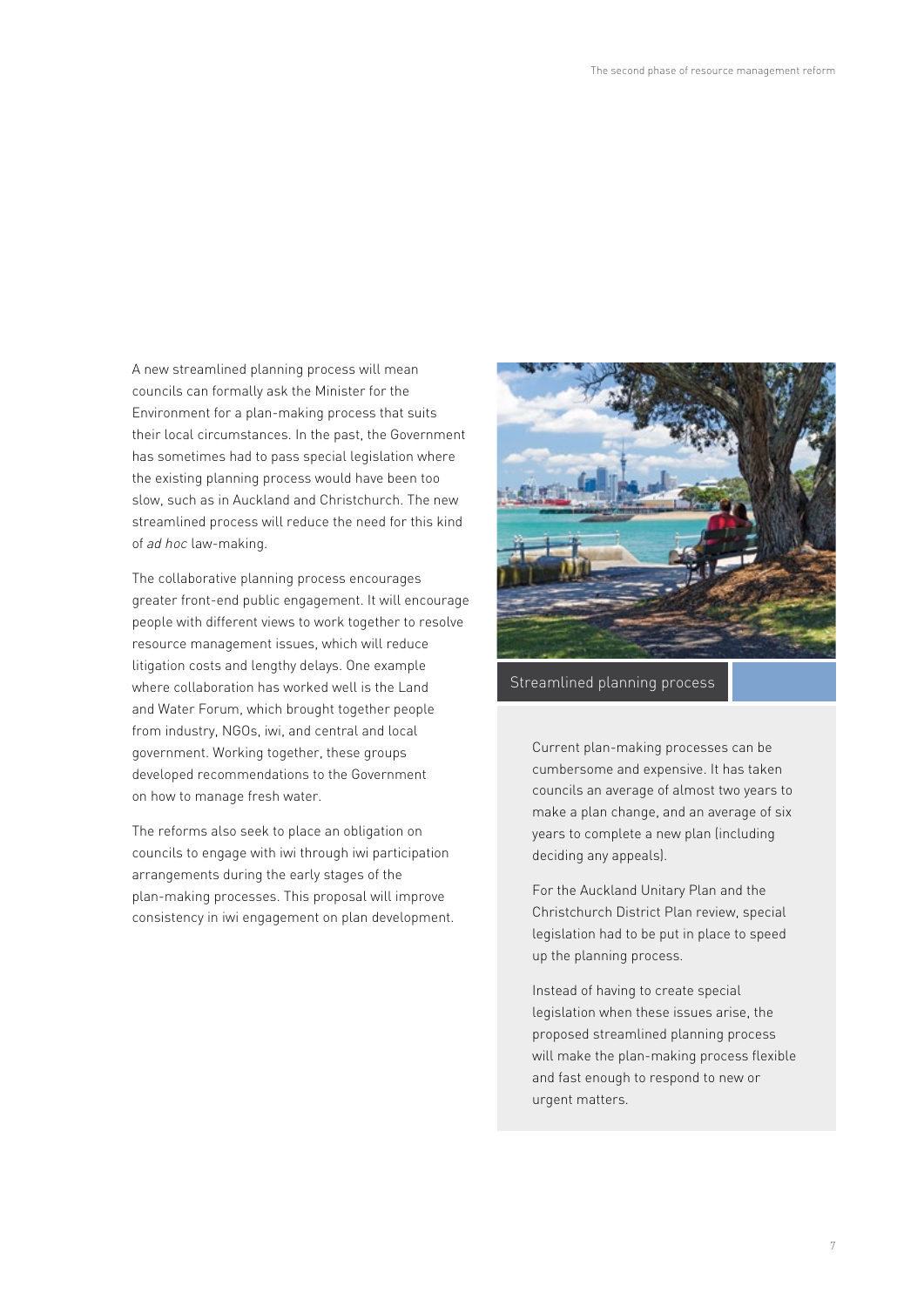# Simplifying the consenting system

Council plans set out all the rules and conditions for different types of activities within their area. The process a consent authority must follow in coming to a decision on a consent application can involve consultation, a decision on whether to notify the application, an evaluation report, a hearing and, if the resource consent is granted, the setting of consent conditions.

Getting resource consents for activities that might affect the environment can add time, cost, and uncertainty to projects. Things that people might want to do on their properties – like adding an extension or putting up a fence – are sometimes much more complicated and long-winded than they should be.

The reforms introduce greater proportionality into the process of obtaining resource consent by introducing a 10 working day time limit for determining simple, fast-track applications. Councils will also have discretion to waive the requirement for a consent for marginal or temporary non-compliance where the effects on others are minor.

There will be some limits on who can be involved in resource consent applications and for what reasons, as well as who can appeal decisions.

The costs of getting resource consent, and any conditions that apply, will also be more transparent. The reforms propose a regulation-making power that requires consent authorities to fix the fees for processing certain consent applications, as well as fixed remuneration for hearings panels and fixed fees for hearings. These will give applicants greater certainty of costs and encourage more cost-effective decision making.



*"We were wanting to make alterations to our house which involved lifting it up. This impacted a height to boundary issue under the RMA…We approached the neighbour and showed them the plans and got their approval. So, \$4000 later, the council tells us it's all okay."*

− Rules Reduction Taskforce "Loopy Rules Report", 2015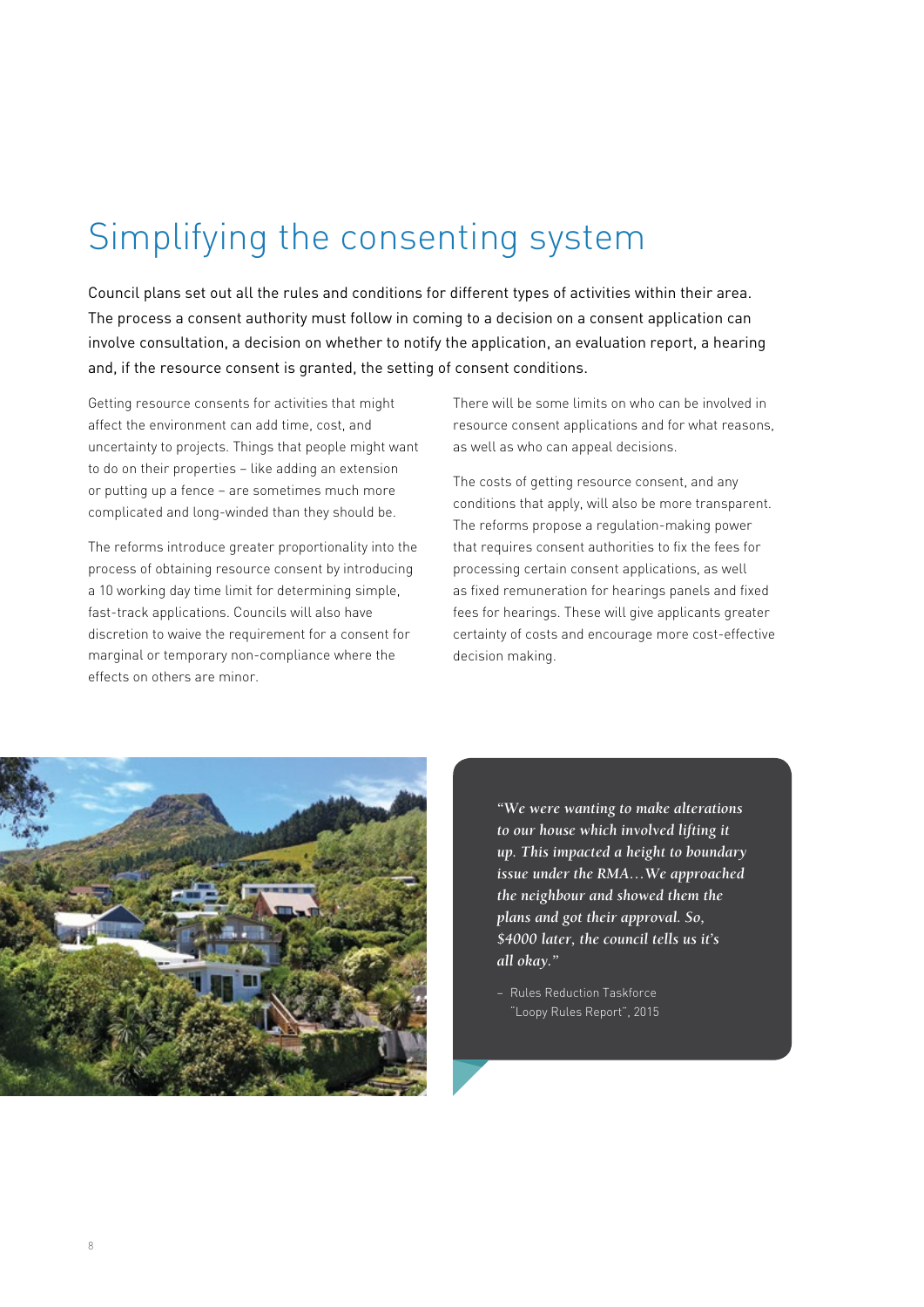

# Recognising the importance of affordable housing

While many factors make housing more expensive, the Productivity Commission found tight land regulation under the RMA was one of the biggest factors driving up house prices. The RMA can constrain land supply and push up section prices. The planning system isn't responsive enough for a rapidly growing population, or increased demand for housing.

The reforms will mean councils have to be more forward thinking, and proactively plan to have enough residential and business land for development.

More efficient consenting will make suitable development easier and more affordable. Improving consistency across New Zealand will help reduce the costs for developers of figuring out and complying with variations between local rules.

Currently, land may not be subdivided unless the subdivision is expressly allowed by a national environmental standard, district plan rule, or resource consent. The reforms will reverse this presumption, meaning subdivision will be allowed unless it is restricted.

#### Special housing areas

The Housing Accords and Special Housing Areas Act (HASHA) was passed in 2013 to help improve housing affordability in certain areas. It bypasses some normal RMA processes, and streamlines plan changes and resource consenting in areas with high housing demand. This means development can happen much faster where it is needed.

There are now 125 special housing areas throughout the country, which can provide over 50,000 new homes. However, HASHA expires in September 2016. The Bill will specifically require regional, district and city councils to ensure there is sufficient development capacity to meet long-term demands.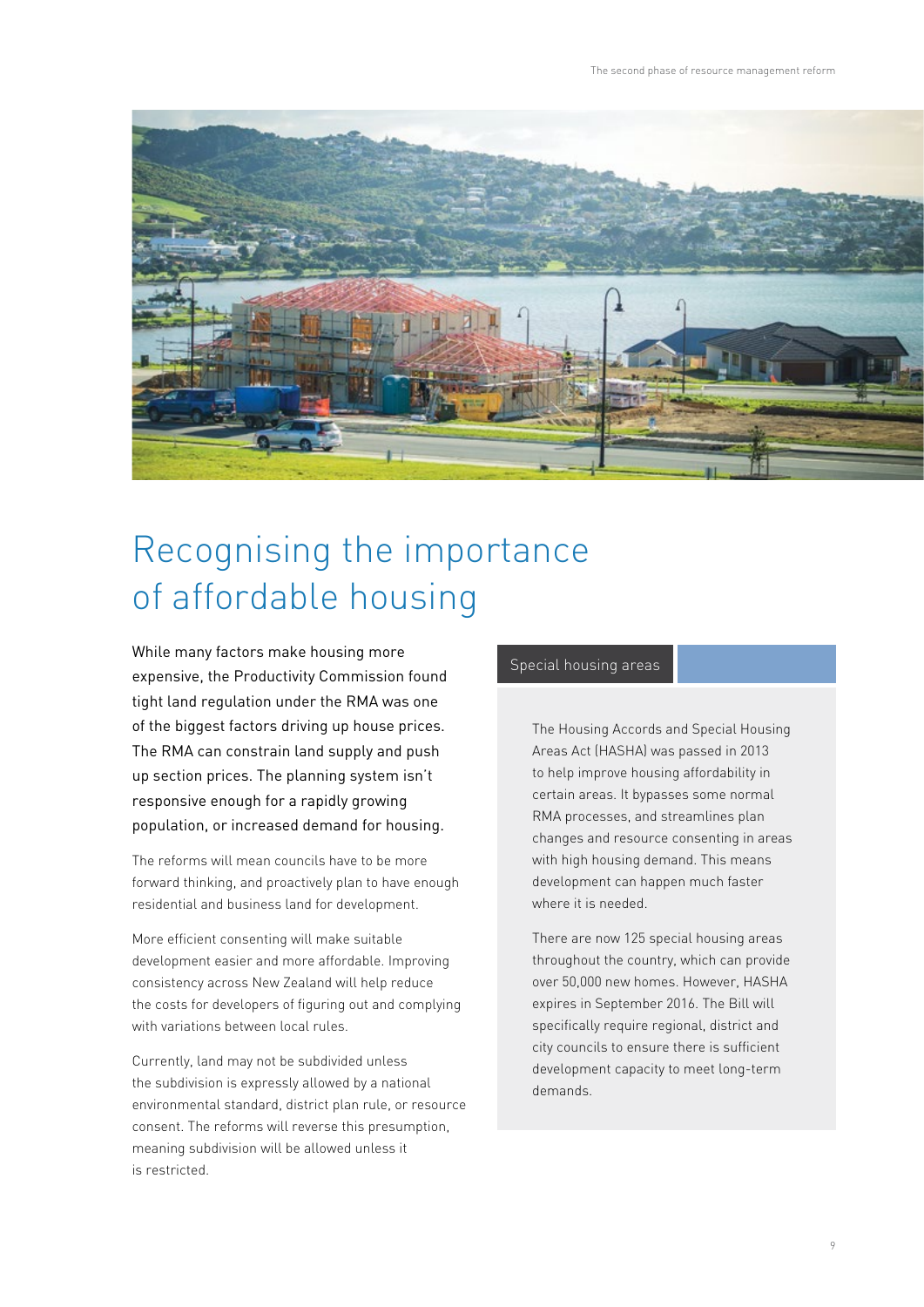

### Better alignment with other Acts

Some activities under the RMA require permissions under other Acts as well. Getting multiple approvals can be time consuming and complex.

Sometimes applicants have to provide the same information several times to different people for the same activity. For large projects, this can make a difference to whether they are viable or not.

The reforms will simplify these processes and reduce duplication across a number of Acts, including the:

- » Reserves Act 1977
- » Hazardous Substances and New Organisms Act 1996.

The reforms will also align processing of notified concession applications under the Conservation Act with notified resource consent timeframes. Processing of certain publicly notified marine consents under the Economic Zone and Continental Shelf (Environmental Effects) Act 2012 will also be aligned with the board of inquiry process for nationally significant proposals under the RMA. This will make it more efficient for the Environmental Protection Authority to process these applications. Changes to the Public Works Act 1981 will provide easier and fairer compensation for property owners whose land is required for important infrastructure.

A further example of where this duplication exists is financial and development contributions. There is considerable variation and overlap between how different councils charge financial and development contributions. This has resulted in confusion and concerns about councils' charging under the two regimes; especially when contributions are charged under both regimes for the same development.

The reforms will phase out the ability for a council to charge a financial contribution under the RMA. Removing financial contributions will make it clear that the costs of servicing new growth should be met through development contributions, under the Local Government Act 2002, and make charging more certain and transparent for applicants. It will still be possible to offset environmental effects (if volunteered by the applicant) under the RMA with conditions on consents for delivering specific environmental mitigation.

The reforms also introduce a new regulation-making power to prevent and remove council planning provisions that duplicate the functions, or have the effect of overriding other legislation or impose unnecessary land-use restrictions.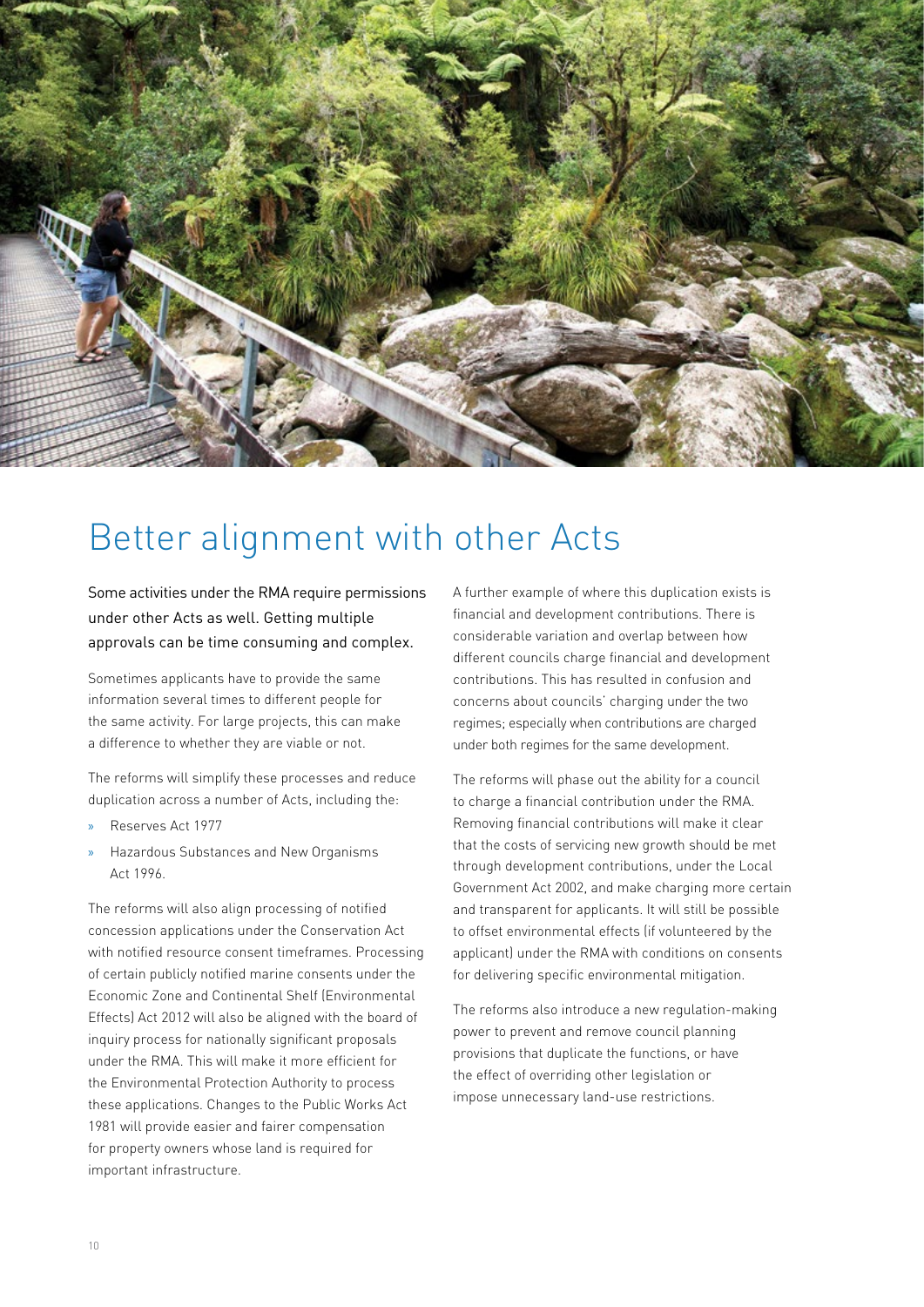#### Other changes

There have been significant advances in technology since the RMA was introduced in 1991. The way councils service documents for resource management processes (in newspapers and posting copies) is not aligned with current technology. The reforms will bring the RMA into line with how New Zealanders work now, by introducing electronic public notification and servicing of documents, and providing for making all plans easily accessible and searchable online. It also requires all RMA public notices be in plain language.

The reforms enable regulations to be made to prescribe how councils undertake monitoring, including what information must be collected, what methodologies must be used, and how these would be reported. This will lead to standardised information collation – better facilitating council comparisons and improving the quality and consistency of the information the Ministry for the Environment receives from councils.

This will help support the new Environmental Reporting Act 2015 and enable more transparency in how New Zealand matches up to its clean, green reputation.

Finally, the reforms will deliver on the Government's commitment to excluding dairy cattle from waterways by 1 July 2017 by enabling regulations to be made that require all dairy cattle to be excluded from water bodies by that date. To provide an efficient way of enforcing these regulations, the breach of the proposed regulation will be an infringement offence. This will enable councils to use a streamlined, single-step process for enforcing compliance with the regulation, rather than relying on the current expensive abatement notice and enforcement order process.



Find out more

Find out more about the Resource Management Act reforms and the parliamentary and select committee process on the Ministry for the Environment's website: [www.mfe.govt.](http://www.mfe.govt.nz/rma/rma-reforms-and-amendments) [nz/rma/rma-reforms-and-amendments](http://www.mfe.govt.nz/rma/rma-reforms-and-amendments)